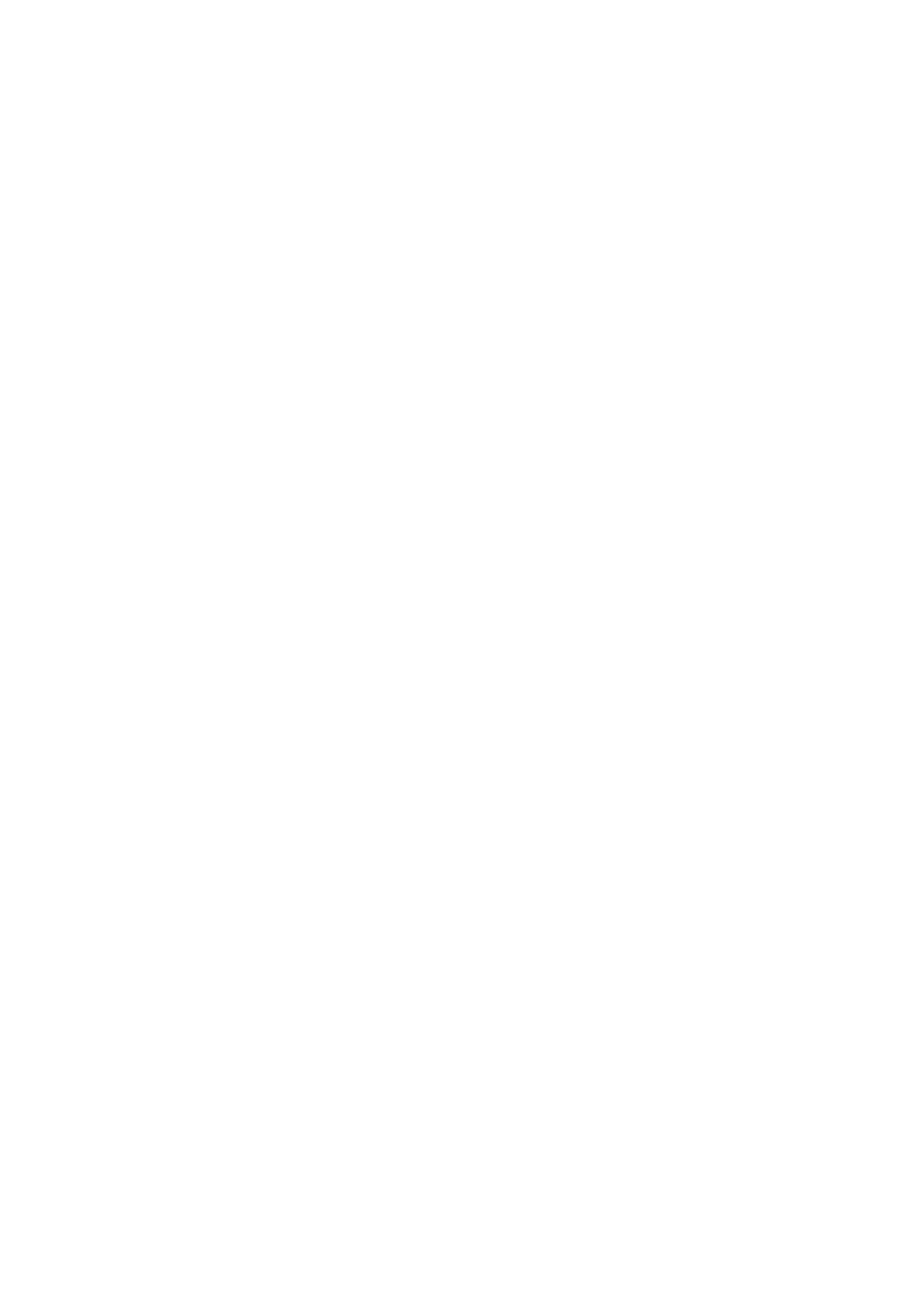# **Media Release**



Release Date: FOR IMMEDIATE RELEASE September 28, 2021

Contact: Bryan LiBrandi, CMO 715-241-5196 bryan.librandi@greenheck.com

### GREENHECK FORMS STRATEGIC ALLIANCE WITH NORDICCO

Launches New Northern Light® UV-C Technology to Combat Airborne Viruses and Bacteria

SCHOFIELD, Wisconsin (September 28, 2021) – Greenheck announced today that it has entered into a strategic alliance with Nordicco A/S, manufacturer of Northern Light® High Volume Low Speed (HVLS) fans headquartered in Fredericia, Denmark. Northern Light® patented technology combines HVLS fans with UV-C light.

The use of UV-C is part of a multilayer strategy that has been recommended by the Centers for Disease Control

and Prevention (CDC) to reduce SARS-CoV-2 exposure in high-risk indoor settings like schools and restaurants. UV-C has been used for decades to help control airborne pathogens such as tuberculosis and

the addition of air movement has been shown to increase UV-C's effectiveness.



"The strategic alliance with Nordicco is our first major investment in the EU region and we are enthusiastic about the partnership," said Dave Kallstrom, Greenheck President of Operations. "Nordicco has demonstrated remarkable innovation with the creation of the Northern Light® technology. Their large-scale testing of the Northern Light® product has shown increased protection of people from airborne pathogens in building environments. We look forward to our future partnership with Nordicco and bringing this technology to the markets we serve."

Northern Light® UV-C technology is embedded in each fan blade to maximize the pathogens' exposure to UV-C, optimizing the light's effectiveness. The development of Nordicco's technologies has been supported by ELFORSK, Danish Energy's research and development program, and the Danish Government's Innobooster program. Nordicco has also worked closely with the Danish Technological Institute. The Institute's test report cited this technology as "the most efficient system for disinfection and distribution of large air volumes while occupants are present in the room."